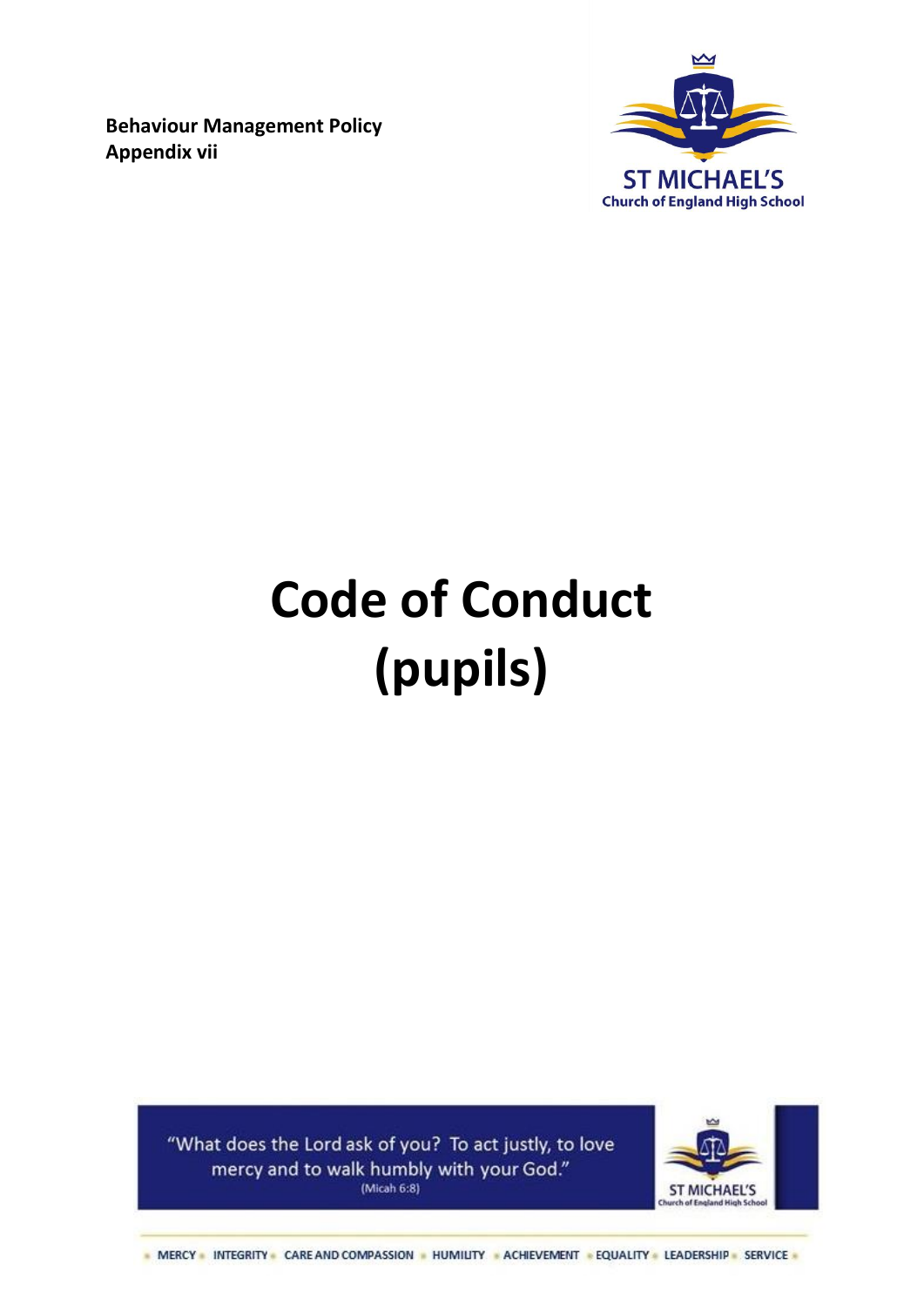# **Contents:**

#### **[Statement of Intent](#page-2-0)**

- 1. [General Conduct](#page-2-1)
- 2. [In the classroom](#page-3-0)
- 3. [Attendance](#page-3-1)
- 4. [Lateness](#page-4-0)
- 5. **[Illness whilst at school](#page-4-1)**
- 6. [Appearance](#page-4-2)
- 7. [Property](#page-4-3)
- 8. [Mobile technology](#page-4-4)
- 9. [Spot checks](#page-5-0)
- 10. [Sanctions](#page-5-1)
- 11. Items [banned from school premises](#page-5-2)
- 12. [Non-compliance](#page-6-0)
- 13. [Appendix 1: Code of Conduct Agreement](#page-7-0)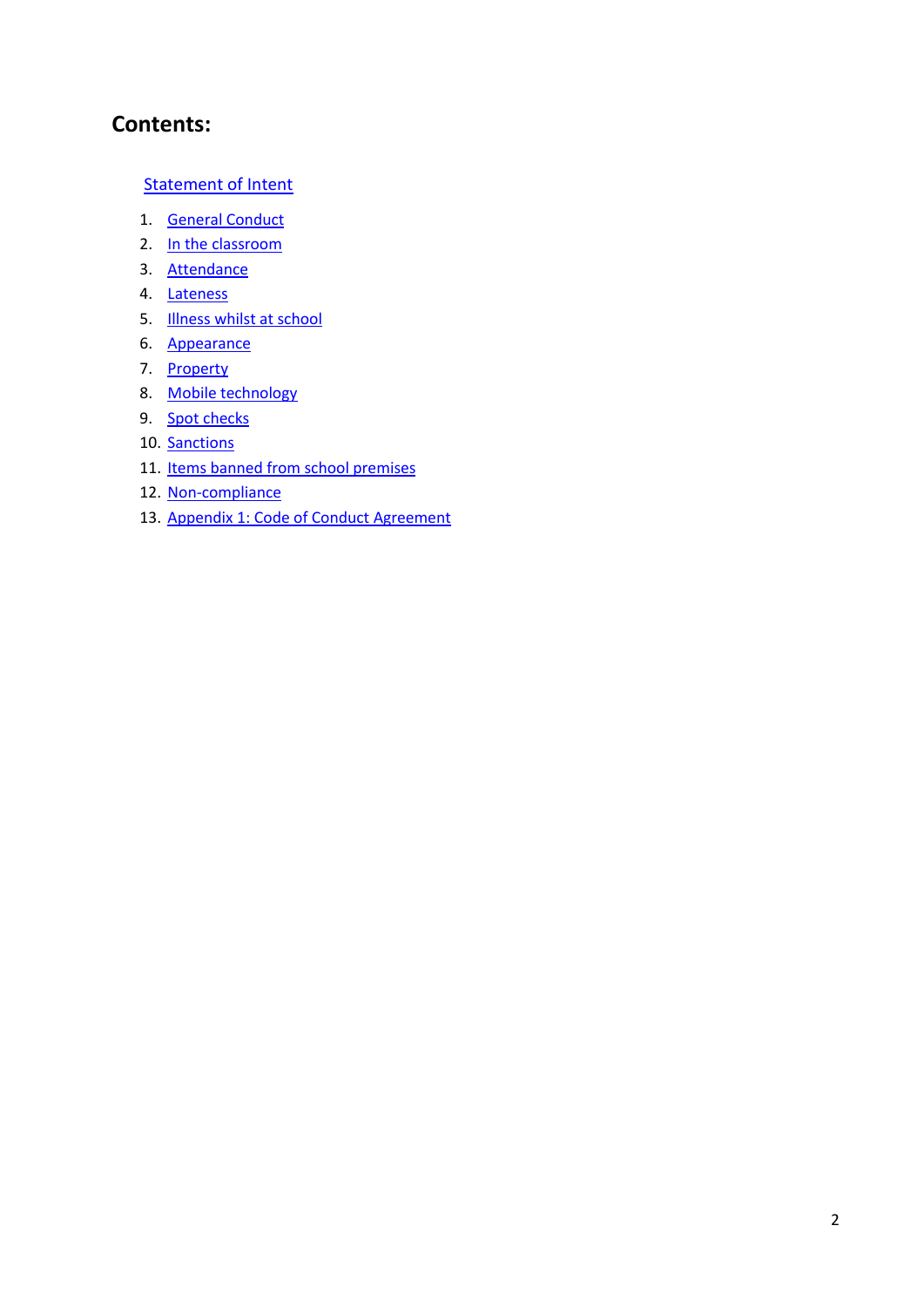## <span id="page-2-0"></span>**Statement of Intent**

In our school, our Christian vision shapes all we do. All members of the school community are committed to upholding the St Michael's Church of England Christian values:

- to show love, care and kindness to all in our community
- to value what we have and to share with others
- to enable everyone to achieve their full potential

St Michael's Church of England High School believes that in order to facilitate teaching and learning, acceptable behaviour must be displayed in all aspects of school life. We are committed to:

- promoting the desired behaviour
- promoting self-esteem, self-discipline, proper regard for authority and positive relationships based on mutual respect
- ensuring equality and fairness of treatment for all
- cheering on and rewarding good behaviour
- challenging and disciplining unacceptable behaviour
- providing a safe environment, free from disruption, violence, discrimination, bullying and any form of harassment
- encouraging a positive relationship with parents and carers to develop
- developing relationships with our pupils which ensure early intervention
- a shared approach which involves them in the implementation of the school's policy and associated procedures
- <span id="page-2-1"></span>promoting a culture of praise and encouragement in which all students can achieve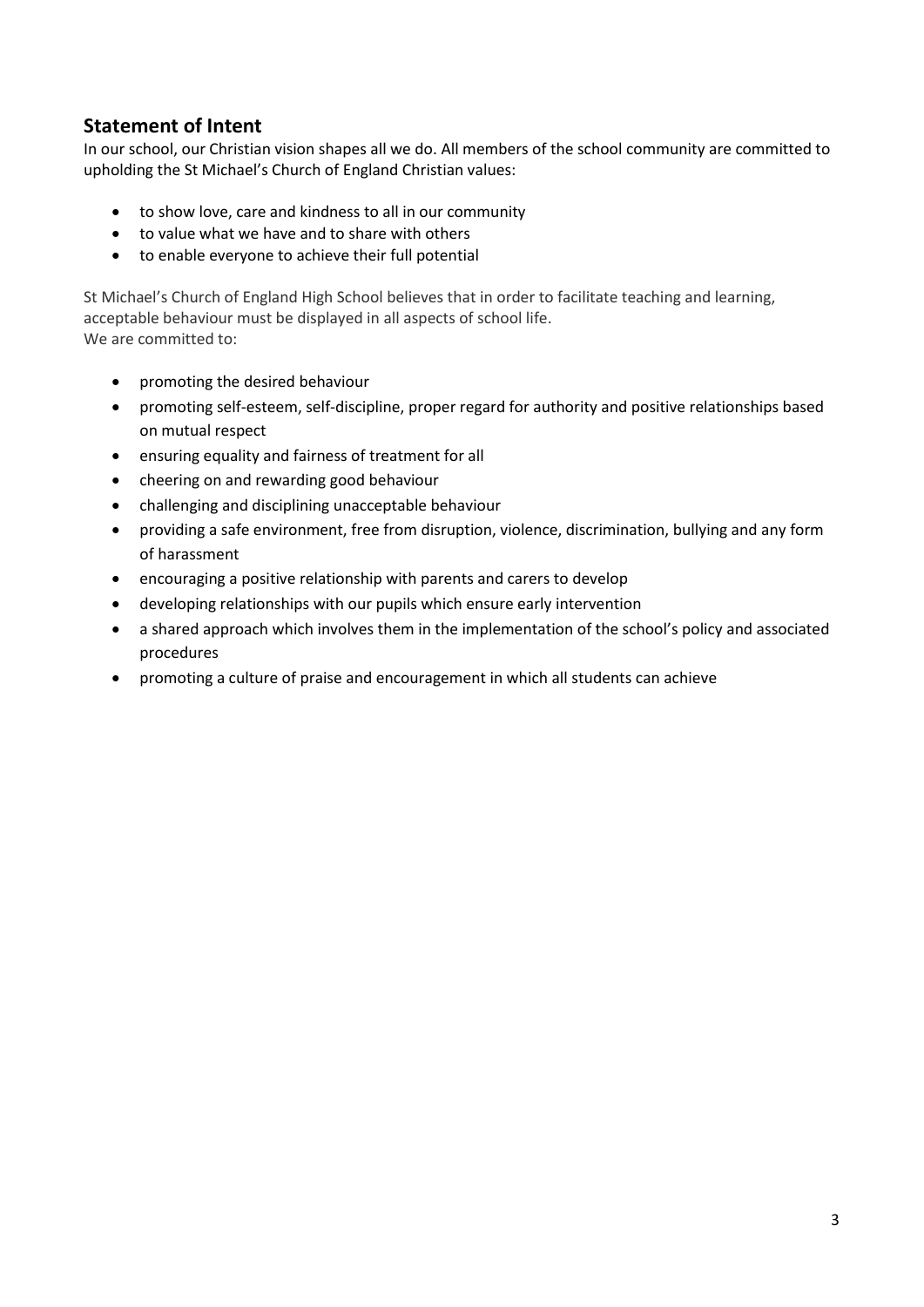## **1. General Conduct**

- 1.1. Pupils should be polite to all members of the school community and to all visitors to the school.
- 1.2. Pupils should be ready always to offer help to others if necessary.
- 1.3. Pupils should not keep their hands in pockets when talking to an adult.
- 1.4. Pupils should move around the school in a quiet and orderly manner.
- 1.5. Pupils must attend all lessons and other school activities punctually and always arrive in good time for commitments.
- 1.6. Pupils should take pride in the school environment and keep it tidy.
- 1.7. Pupils must not spit.
- 1.8. Pupils must not chew gum.
- 1.9. Pupils must not swear or use offensive language.
- 1.10. Pupils must not engage in gambling or games of chance.
- 1.11. Pupils must not damage or disfigure the school premises, either inside or outside the buildings.
- 1.12. Vandalism and graffiti on school premises and elsewhere is strictly forbidden.
- 1.13. Damage should be reported immediately to a member of staff by the person responsible, or by the person who discovers it.
- 1.14. The school is a working environment and so public displays of affection are not appropriate on the school site, nor while on official school business.
- 1.15. Smoking, drinking alcohol and the taking of drugs are forbidden and it is an offence to keep smoking materials, alcoholic drinks or drugs. This includes the times when pupils are travelling to and from school.

## <span id="page-3-0"></span>**2. In the classroom**

- 2.1. Pupils must not be disrespectful, argumentative, rude, confrontational or intimidating.
- 2.2. Pupils must not lie or answer back to teachers.
- 2.3. Pupils must not disrupt a class, making it difficult for others to learn.
- 2.4. Pupils must not leave the classroom or school premises without permission.
- 2.5. Pupils must not disobey a reasonable request from a teacher.
- 2.6. Pupils must not miss lessons.
- <span id="page-3-1"></span>2.7. Pupils must not intimidate other pupils or staff.

#### **3. Attendance**

- 3.1. Full time attendance and attendance at all lessons is mandatory.
- 3.2. The school day runs from 08:40-15:00. Pupils are required to remain on school premises during these times except in the cases of appointments in exceptional circumstances and school trips.
- 3.3. In the case of pre-arranged appointments, the school must be informed in advance, and in writing wherever possible.
- 3.4. If selected for a school team, pupils are expected to attend punctually and if unable to take part due to injury or illness, ensure that the school is informed at the earliest possibility.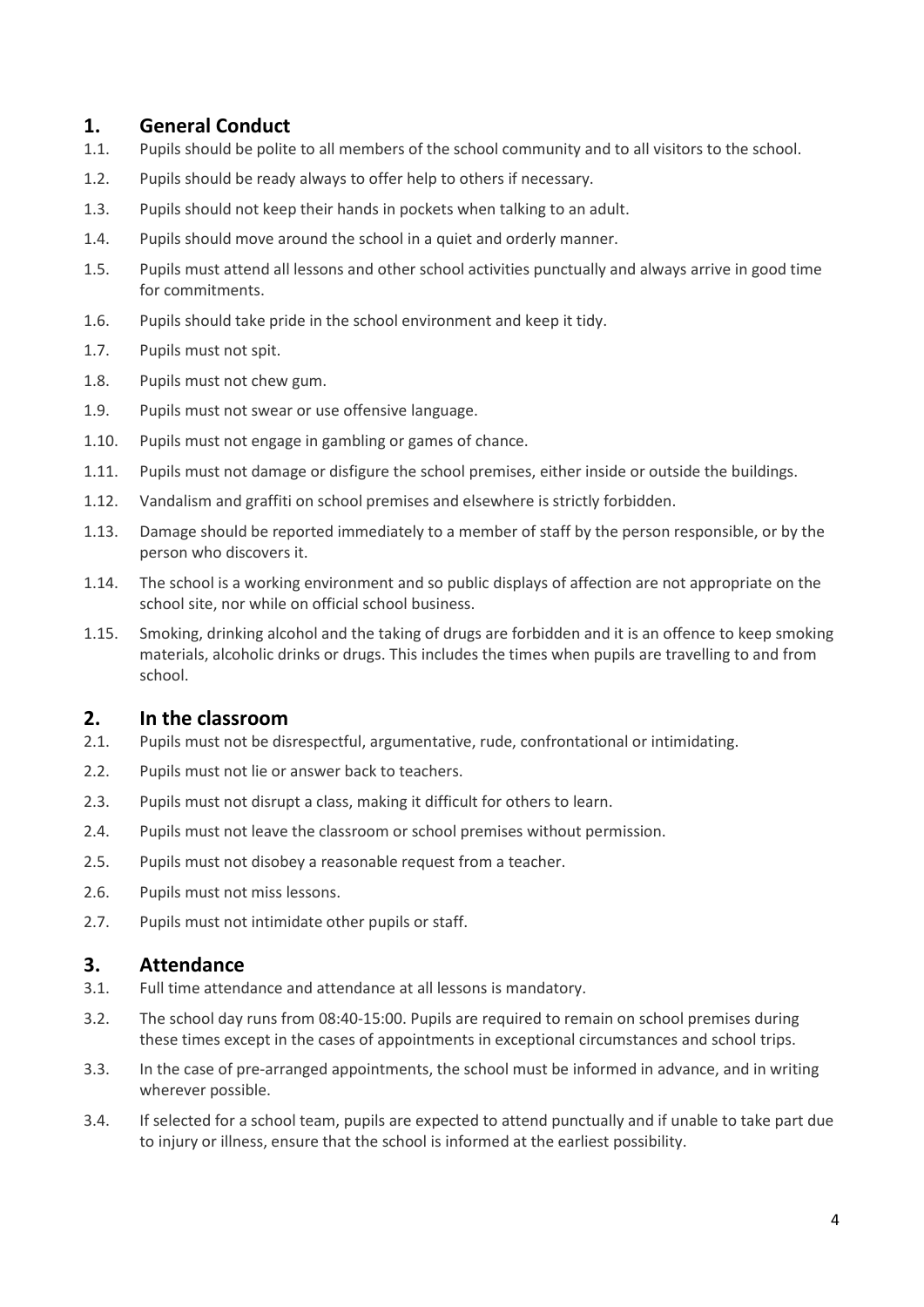3.5. Holidays during school time are not permitted except under very exceptional circumstances. No teacher or senior leader may authorise holidays during school time. Permission in exceptional circumstances must be sought from the governing body.

## <span id="page-4-0"></span>**4. Lateness**

- 4.1. Pupils must arrive punctually for morning registration.
- 4.2. If a pupil arrives late, after the school gates close at 8:35, they should report to the school reception and sign in.
- <span id="page-4-1"></span>4.3. Pupils must arrive punctually for afternoon registration.

#### **5. Illness whilst at school**

- 5.1. If pupils are involved in an accident or feel ill during the school day, they must inform a teacher who will locate a first aider. No pupil may go home without permission from their Head of Year who will contact the pupil's parents or carer.
- 5.2. If given permission to go home due to illness or injury, pupils must sign out at the school reception.

#### <span id="page-4-2"></span>**6. Appearance**

- 6.1. The school uniform, detailed separately, is compulsory. This includes the journey to and from school.
- 6.2. The only permitted jewellery which may be worn is:
	- one pair of stud earrings no other piercings are permitted to be worn. Rings, zips, chains, wide belts or ear stretchers are NOT permitted.
	- a smart/sensible wristwatch. Smart watches, e.g. iWatch, are not permitted to be worn or brought into school
- 6.3. Nail varnish, false nails, make-up and tattoos are not allowed.
- 6.4. Hair is to be clean and tidy. Long hair must be tied back. Hair should be of a natural colour. Unnatural coloured hair or various coloured hair is not allowed.
- 6.5. Pupils are reminded that they are representatives of the school.
- <span id="page-4-3"></span>6.6. Shirts/blouses should be tucked inside of trousers or skirts.

# **7. Property**

- 7.1. Pupils are responsible for their own belongings.
- 7.2. Exercise books, planners, text books, electronic equipment, stationary and folders issued by the school remain the property of the school and should be treated as such.
- 7.3. Pupils are responsible for replacing lost or damaged school property.
- 7.4. PE is a compulsory part of the curriculum and pupils must attend with appropriate kit at every lesson.

## <span id="page-4-4"></span>**8. Mobile technology**

- 8.1. The school accepts that personal mobile phones are often given to pupils by their parents to ensure their safety and personal security.
- 8.2. In addition, the school acknowledges the increasing use of mobile technology as part of the curriculum.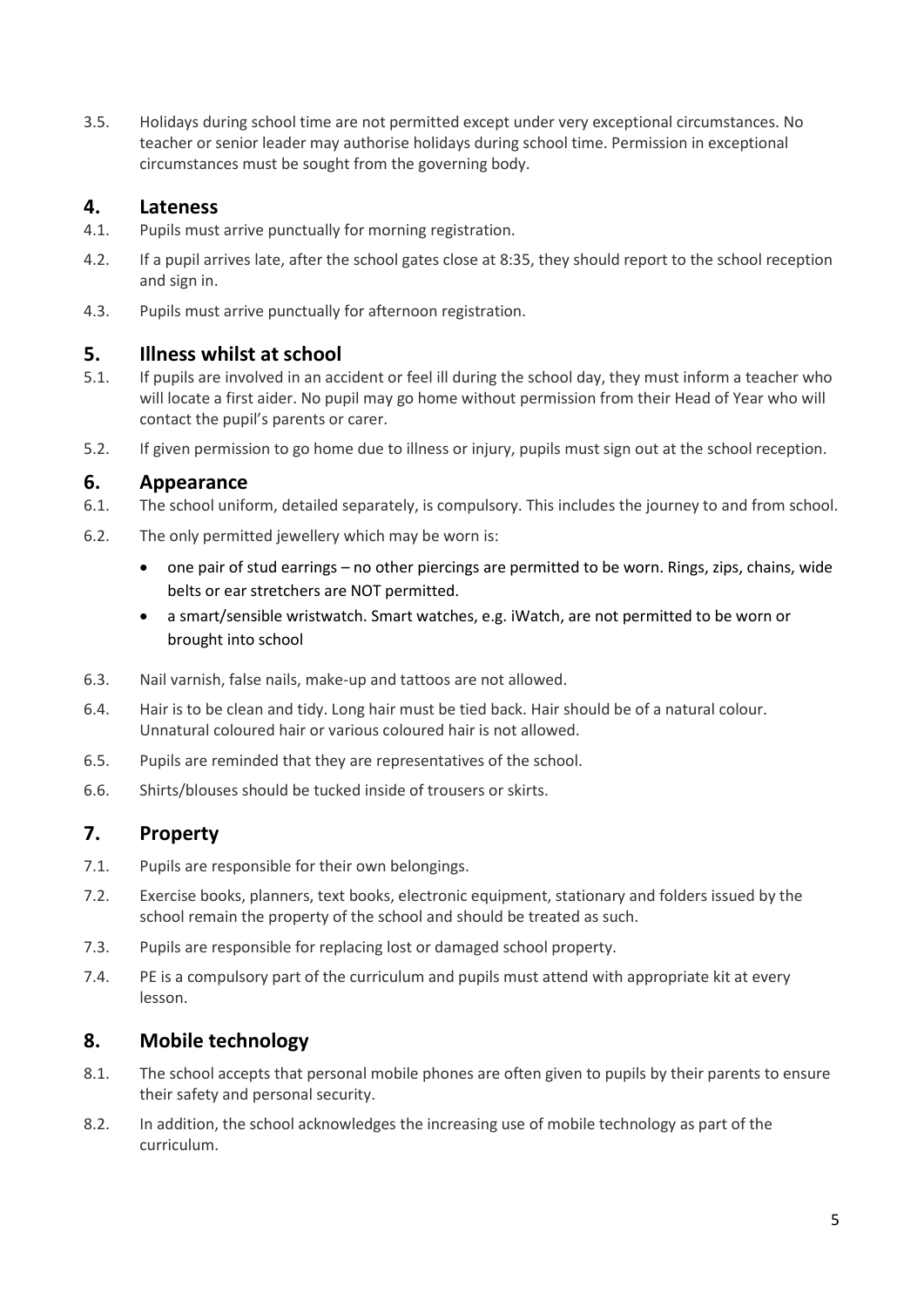- 8.3. Parents/carers should be aware if their child takes a mobile phone to school.
- 8.4. The school accepts no responsibility for replacing lost, stolen or damaged mobile devices either at school, or travelling to and from school.

#### **8.5. Acceptable use**

- o Mobile devices should be switched off and kept out of sight during classroom lessons, unless using the device as part of a lesson with the permission of their class teacher.
- $\circ$  Mobile phones should only be used for voice calls with the express permission of their parents and teachers and for emergencies only.
- o Mobile phones can only be used at break times, outside of the school building.
- o Pupils are responsible for protecting their own personal information including their phone number.

#### **8.6. Unacceptable use**

- $\circ$  Unless express permission is granted, mobile devices should not be used to make calls, send SMS messages, iMessages or emails, take photos or use any other application during school lessons and other educational and pastoral activities.
- o Files should not be sent between mobile phones and Bluetooth and WIFI functions should be disabled whilst on school premises.
- o Mobile phones can only be used at break times, outside of the school building.
- $\circ$  Pupils are responsible for protecting their own personal information including their phone number.

#### <span id="page-5-0"></span>**9. Spot checks**

- 9.1. Any teacher or staff member may ask any pupil to show them what they are doing on their mobile phone at any time.
- 9.2. Pupils are required to comply with any request to disable the screen lock function of their phone and show any teacher or staff member what they are doing.

#### <span id="page-5-1"></span>**10. Sanctions**

- 10.1. Using a mobile phone is a privilege which can be revoked at any point.
- 10.2. Any pupil caught breaking the mobile phone acceptable use policy will have their mobile device confiscated.
- 10.3. Confiscated mobile devices will be locked away securely in reception.
- <span id="page-5-2"></span>10.4. Bullying via mobile will be disciplined in line with the school's Anti-Bullying Policy.

#### **11. Items banned from school premises**

- Fire lighting equipment
	- o matches, lighters, etc.
- Drugs and Smoking equipment
	- o cigarettes
	- o tobacco
	- o cigarette papers
	- o electronic cigarettes (e-cigs)
	- o shisha or vape pens
	- o alcohol
	- o solvents
	- o any form of illegal drug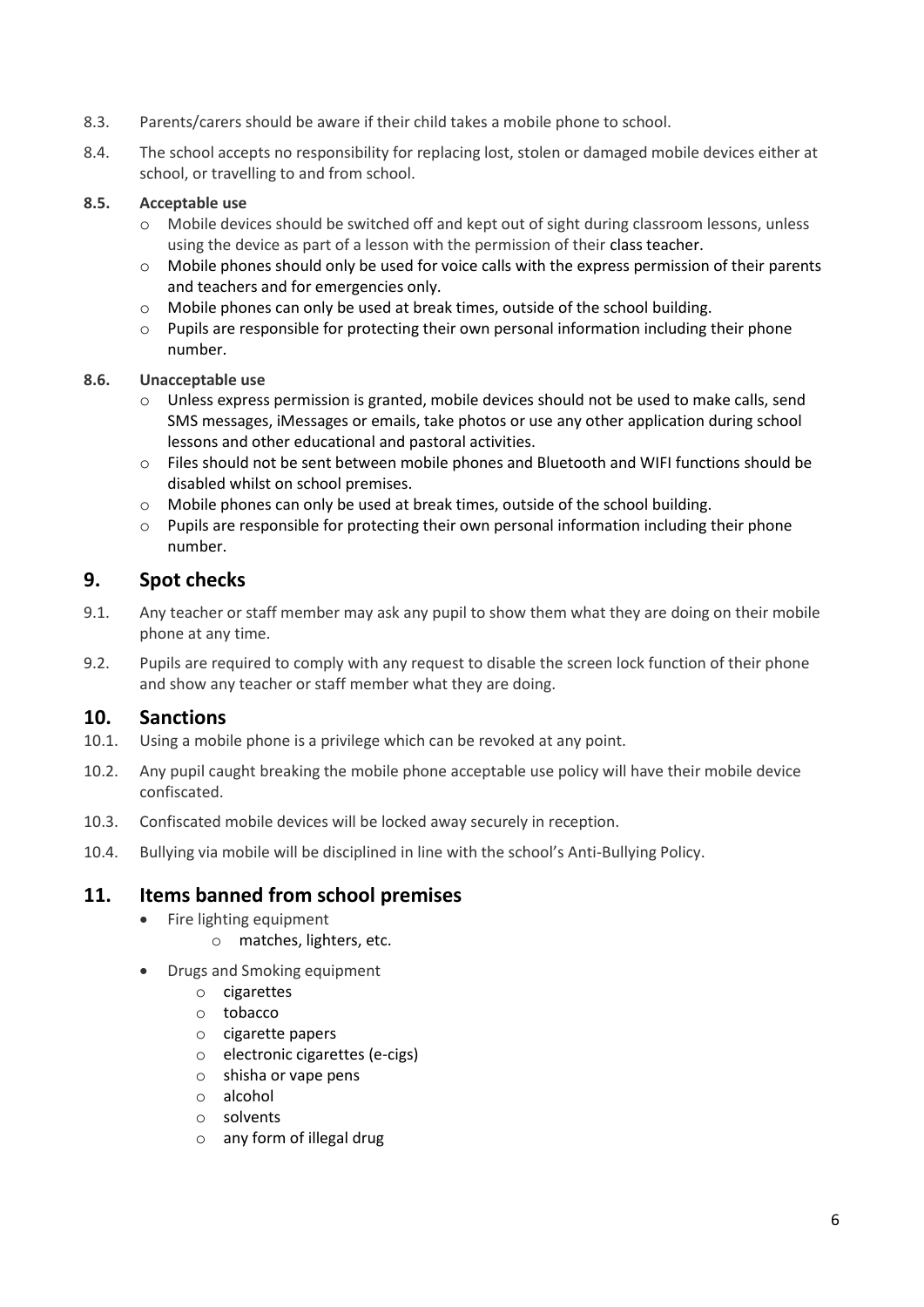- o any other drugs except medicines covered by the prescribed medicines procedure.
- Weapons and other dangerous implements and substances
	- o knives
	- o razors
	- o catapults
	- o guns (including replicas and bb guns)
	- o laser pens
	- o knuckle dusters and studded arm bands
	- o whips or similar items
	- o pepper sprays and gas canisters
	- o fireworks
	- o dangerous chemicals
- Other items
	- o liquid correction fluid
	- o chewing gum
	- o energy and carbonated drinks
	- o offensive materials (i.e. pornographic, homophobic, racist etc.)
	- o aerosols including deodorant and hair spray
	- o cameras
	- o pepper spray or any other acidic liquid
- <span id="page-6-0"></span>11.1 This list is not exhaustive.

#### **12. Non-compliance**

12.1. Failure to comply with the school's Code of Conduct will lead to sanctions as detailed in the school's Behaviour Management Policy.